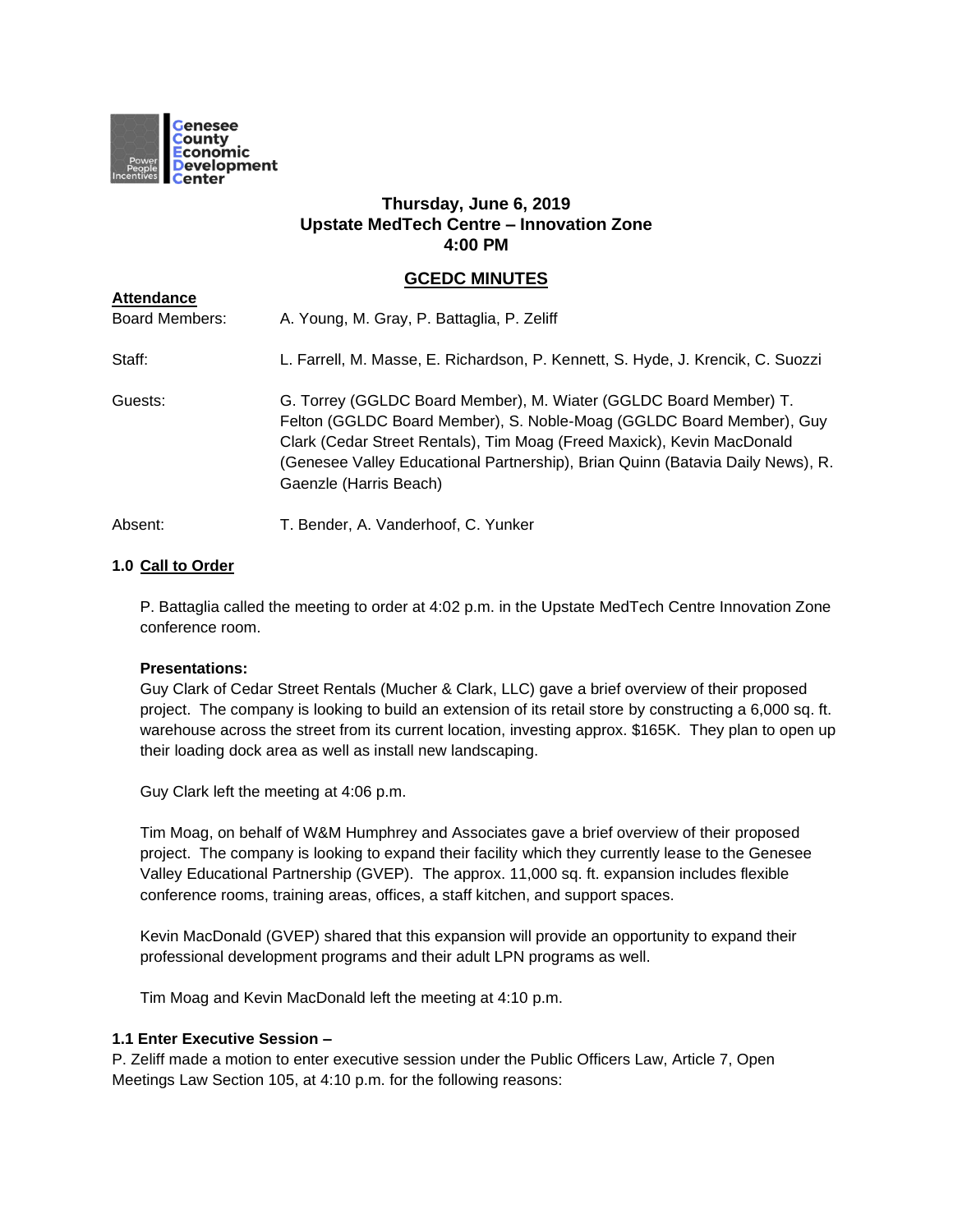1. The medical, financial, credit or employment history of a particular person or corporation, or matters leading to the appointment, employment, promotion, demotion, discipline, suspension, dismissal or removal of a particular person or corporation.

The motion was seconded by M. Gray and approved by all members present.

# **1.2 Enter Public Session –**

A. Young made a motion to enter back into public session at 4:44 p.m., seconded by P. Zeliff and approved by all members present.

# **2.0 Chairman's Report & Activities –**

# **2.1 Upcoming Meetings:**

**Next Scheduled Board Meeting: Thursday, July 11th at 4:00pm** Audit & Finance Committee Meeting: Tuesday, July 9<sup>th</sup> at 8:30 a.m. STAMP Committee Meeting: Tuesday, July 9th at 10:30 a.m.

# **2.2 Agenda Additions / Deletions / Other Business –**

**M. Gray made a motion to approve removing item 4.2 Audit & Finance Committee Charter from the Agenda and adding 5.5 Officer Appointments to the Agenda; the motion was seconded by P. Zeliff. Roll call resulted as follows:**

| P. Battaglia - Yes     |        | C. Yunker - | Absent |
|------------------------|--------|-------------|--------|
| T. Bender -            | Absent | P. Zeliff - | Yes    |
| A. Young -             | Yes.   | M. Gray -   | Yes    |
| A. Vanderhoof - Absent |        |             |        |

**The item was approved as presented.**

## **2.3 Minutes: May 2, 2019**

**M. Gray made a motion to approve the May 2, 2019 minutes as presented; the motion was seconded by A. Young. Roll call resulted as follows:**

| P. Battaglia - Yes                  |     | C. Yunker - Absent |     |
|-------------------------------------|-----|--------------------|-----|
| T. Bender - Absent                  |     | P. Zeliff -        | Yes |
| A. Young -                          | Yes | M. Gray -          | Yes |
| A. Vanderhoof - Absent              |     |                    |     |
| The item was approved as presented. |     |                    |     |

## **3.0 Report of Management**

**3.1 W&M Humphrey and Associates, LP – Initial Resolution –** W&M Humphrey and Associates, LP will be expanding their facility at 80 Munson Street in Le Roy which they lease to The Genesee Valley Educational Partnership (GVEP). The approximately 11,000 square-foot building expansion includes flexible conference rooms, training areas, offices, a staff kitchen, and support spaces.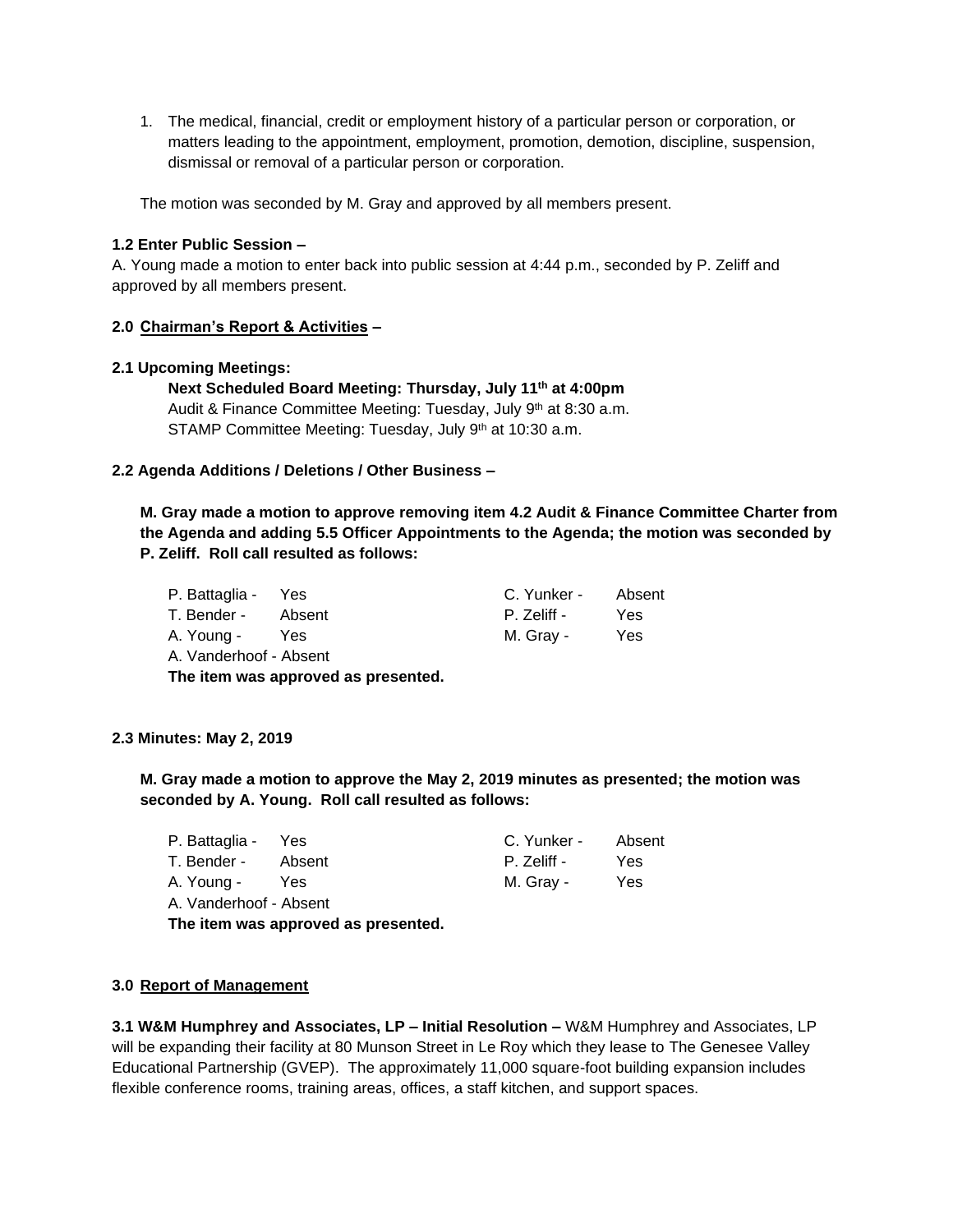The GVEP currently employs 525 full-time equivalents, including 140 teachers, 160 school related personnel and 125 administrative, confidential, coordinator and specialist positions. This project will create an estimated 2.5 FTE with estimated annual salaries of \$25,000 to \$60,000.

This project is expected to commence in the winter/spring of 2019 and take 8-12 months to complete.

Total Capital Investment is \$3,116,883. The company is seeking assistance from the GCEDC with Mortgage Tax exemption valued at \$30,000, a Property Tax exemption valued at \$285,517 (10 Year traditional 60% PILOT will be based on the incremental increase in assessed value) and Sales Tax abatement valued at \$149,610. Public hearing will be held for this project as incentives exceed \$100,000.

Resolution No. 06/2019-01

RESOLUTION OF THE GENESEE COUNTY INDUSTRIAL DEVELOPMENT AGENCY D/B/A GENESEE COUNTY ECONOMIC DEVELOPMENT CENTER (THE "AGENCY") (i) ACCEPTING AN APPLICATION OF W. & M. HUMPHREY ASSOCIATES, L.P. WITH RESPECT TO A CERTAIN PROJECT, (ii) AUTHORIZING A PUBLIC HEARING WITH RESPECT TO THE PROJECT, AND (iii) DESCRIBING THE FORMS OF FINANCIAL ASSISTANCE BEING CONTEMPLATED BY THE AGENCY WITH RESPECT TO THE PROJECT.

**P. Zeliff made a motion to approve Resolution No. 06/2019-01, accepting the application and authorizing a public hearing for W&M Humphrey and Associates, LP; the motion was seconded by A. Young. Roll call resulted as follows:**

| P. Battaglia - Yes                  |     | C. Yunker - | Absent |
|-------------------------------------|-----|-------------|--------|
| T. Bender - Absent                  |     | P. Zeliff - | Yes    |
| A. Young -                          | Yes | M. Grav -   | Yes    |
| A. Vanderhoof - Absent              |     |             |        |
| The item was approved as presented. |     |             |        |

**3.2 Mucher & Clark, LLC (Cedar Street Rentals) – Final Resolution –** Mucher & Clark LLC (Cedar Street Sales & Rental) is seeking to build an extension of its retail store by constructing a 6,000 squarefoot warehouse at 52 Cedar Street. Cedar Street Sales & Rental has been in business since 1993 and needs to expand to meet customer demand.

The business is located adjacent to a highly distressed Census Tract in the City of Batavia and is estimated to contribute \$28,251.20 into the Batavia Pathway to Prosperity fund.

Applicant estimates a \$165,000 capital investment, of which \$145,000 is building cost, \$5,000 is land/building engineering/architecture, \$10,000 is taxable equipment and \$5,000 is site work including water, sewer and electric. This project supports 10 existing jobs and is estimated to create 1 FT and 1 PT with salaries of \$35,000-\$45,000 and generate annual sales tax revenues estimated at \$16,000.

Property tax savings valued at \$27,212 (savings are based on the 10-year Batavia Pathway to Prosperity Retail PILOT, with first four years at 50%, next five years at 75%, final year at 90% PILOT based on the incremental increase in assessed value), Sales tax exemption valued at \$8,160 and a Mortgage Tax Exemption valued at \$1,650 for a total savings of \$37,022.

The Board reviewed the Statement of Compliance of Project Criteria. See 'Attachment A'.

Resolution No. 06/2019-02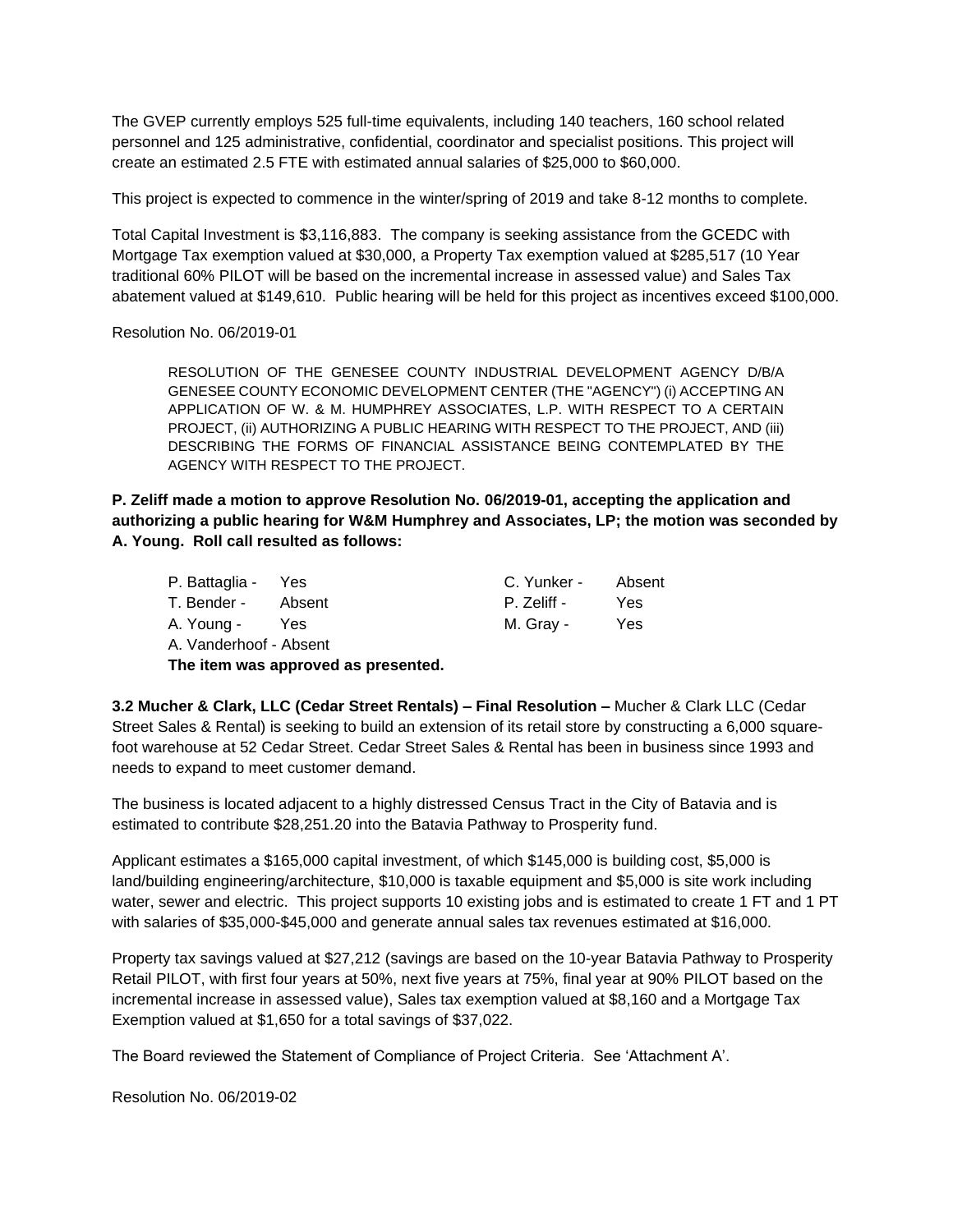RESOLUTION OF THE GENESEE COUNTY INDUSTRIAL DEVELOPMENT AGENCY D/B/A GENESEE COUNTY ECONOMIC DEVELOPMENT CENTER (THE "AGENCY") (i) ACCEPTING AN APPLICATION WITH RESPECT TO A CERTAIN PROJECT; (ii) APPOINTING MUCHER & CLARK LLC AS AGENT OF THE AGENCY TO UNDERTAKE THE PROJECT; (iii) MAKING A DETERMINATION UNDER ARTICLE 8 OF THE NEW YORK STATE ENVIRONMENTAL CONSERVATION LAW IN CONNECTION WITH THE PROJECT; (iv) AUTHORIZING FINANCIAL ASSISTANCE TO THE COMPANY WITH RESPECT TO THE PROJECT IN THE FORM OF (a) A SALES AND USE TAX EXEMPTION, (b) A REAL PROPERTY TAX ABATEMENT STRUCTURED THROUGH A TAX AGREEMENT, AND (c) A MORTGAGE RECORDING TAX EXEMPTION; (v) AUTHORIZING THE EXECUTION AND DELIVERY OF A PROJECT AGREEMENT, LEASE AGREEMENT, LEASEBACK AGREEMENT AND TAX AGREEMENT WITH RESPECT TO THE PROJECT, AND (vi) AUTHORIZING THE EXECUTION AND DELIVERY OF A MORTGAGE AND RELATED DOCUMENTS WITH RESPECT TO THE PROJECT.

**M. Gray made a motion to approve Resolution No. 06/2019-02, accepting the application and authorizing incentives to Mucher & Clark, LLC (Cedar Street Rentals); the motion was seconded by P. Zeliff. Roll call resulted as follows:**

| P. Battaglia -                      | Yes        | C. Yunker - | Absent |
|-------------------------------------|------------|-------------|--------|
| T. Bender - Absent                  |            | P. Zeliff - | Yes    |
| A. Young -                          | <b>Yes</b> | M. Gray -   | Yes    |
| A. Vanderhoof - Absent              |            |             |        |
| The item was approved as presented. |            |             |        |

**3.3 Economic Development Partner Fee (Mucher & Clark, LLC) -** C. Suozzi shared that per the GCEDC's Economic Development Partner Fee Program, when working with a not for profit economic development organization they are eligible for a referral commission of 20%, capped at \$25,000.

C. Suozzi asked the Board to approve an Economic Development Partner Fee per the Referral Program Policy (approx. \$412.50) to the Batavia Development Corp. related to the Mucher & Clark, LLC (Cedar Street Rentals) project. This fee will be paid once the GCEDC receives its project origination fee from the company.

**A. Young made a motion to approve the Economic Development Partner Fee of \$412.50 to be paid to the Batavia Development Corp; the motion was seconded by M. Gray. Roll call resulted as follows:**

| P. Battaglia - Yes     |            | C. Yunker - | Absent |
|------------------------|------------|-------------|--------|
| T. Bender -            | Absent     | P. Zeliff - | Yes    |
| A. Young -             | <b>Yes</b> | M. Grav -   | Yes    |
| A. Vanderhoof - Absent |            |             |        |

**The item was approved as presented.**

**3.4 NYS Senate Standing Committee on Investigations and Government Operations – Request for Information –** The New York State Senate Standing Committee on Investigations and Government Operations, led by Senator James Skoufis, is currently seeking economic development agencies, all 109 active IDAs statewide, to participate in a review of compliance with the Public Authorities Reform Act and New York State General Municipal Law. The GCEDC received a 13-page request to respond to an Information and Document Request.Much of the information requested is a duplicate of what is already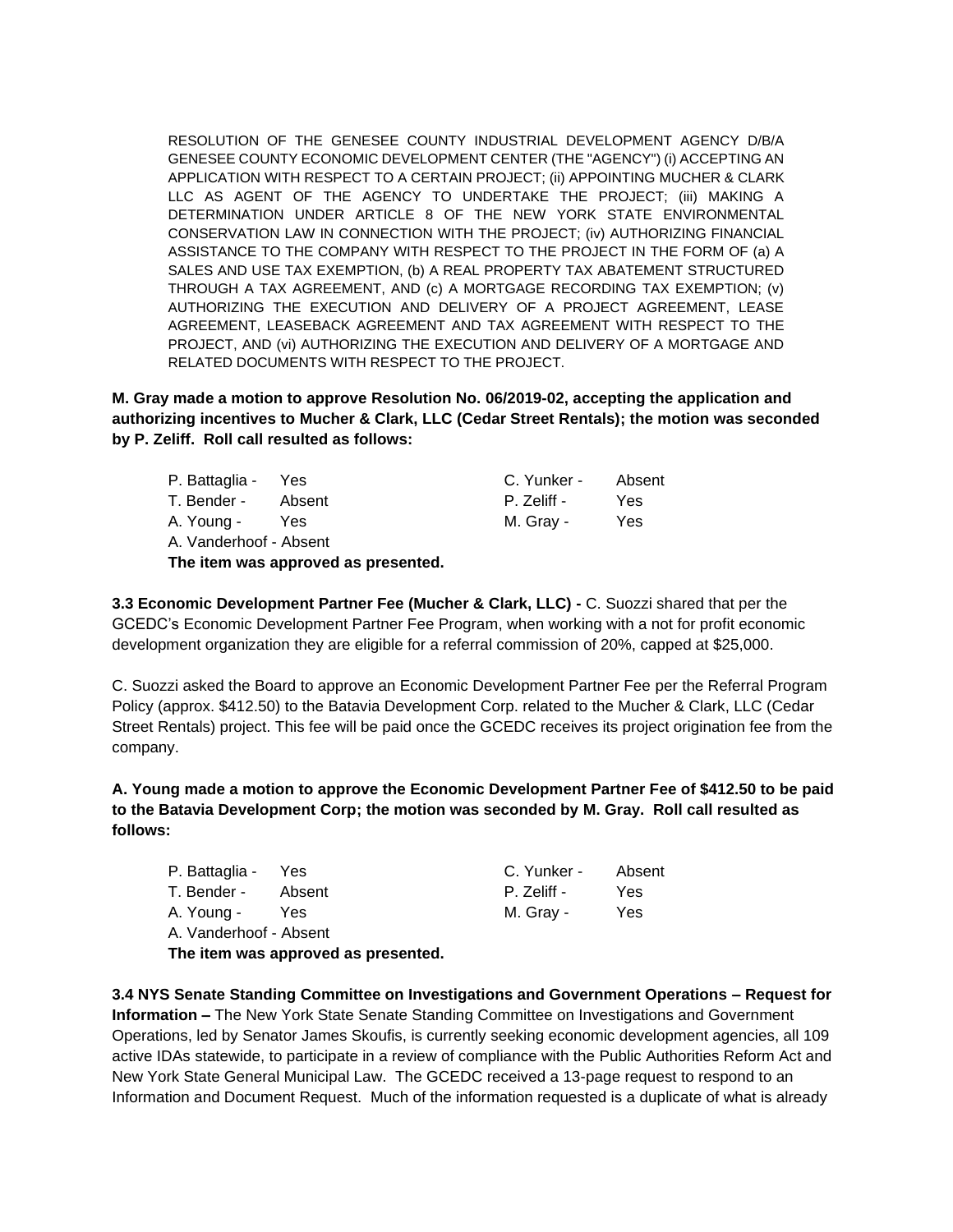submitted annually to the Authority Budget Office through the Public Authorities Reporting Information System (PARIS). This request will take a great deal of time to prepare as they are asking for information covering a multi-year period, some of which includes detailed explanations of internal processes and procedures and specific dates of compliance. Much of the information has already been submitted to our regulators and is readily available. Some of the other information requested is not required per existing law.

**3.5 State Legislative Items –** J. Krencik discussed with the Board several state legislative items that could possibly affect IDAs across the state, including prevailing wage, requiring projects receiving state funding to pay prevailing wage, and the farm bill, which would require farms to pay overtime for every hour above an 8-hour work day. As discussed in the past, the economy in Upstate NY is too fragile for these types of bills to be passed and will certainly impact the economy here in Genesee County. J. Krencik shared that he will keep the Board up to speed as this continues to be discussed at the state level.

# **4.0 Audit & Finance Committee – M. Gray**

**4.1 April 2019 Financial Statements –** L. Farrell reviewed the April 2019 financial statements with the Board. The following was noted:

- Accounts Payable decreased as more STAMP expenditures were paid.
- Loans Payable Current and Noncurrent portions for Genesee County loan was adjusted as we received an updated amortization schedule from the County. The current portion increased, but that total remained the same.
- Accrued Expenses increased as the monthly NYS Retirement expense was recognized.
- All expenditures are in line with the budget except as noted.

This is recommended for approval by the Committee.

# **M. Gray made a motion to approve the April 2019 Financial Statements as presented; the motion was seconded by A. Young. Roll call resulted as follows:**

| P. Battaglia - Yes                  |        | C. Yunker - | Absent |
|-------------------------------------|--------|-------------|--------|
| T. Bender -                         | Absent | P. Zeliff - | Yes    |
| A. Young -                          | Yes    | M. Gray -   | Yes    |
| A. Vanderhoof - Absent              |        |             |        |
| The item was approved as presented. |        |             |        |

# **4.2 Audit & Finance Committee Charter –** This item was removed from the agenda.

**4.3 Purchase & Sale Agreement – OATKA Hills Tax Map #18.-1-35.12 & #18.-1-35.11-** The GCEDC has received a Purchase and Sale Agreement from Ken Wendt's Propane Gas Service, Inc. to acquire tax parcels #18.-1-35.12 & #18.-1-35.11 (comprising approximately 11.5 acres) in their entirety for \$90,000.00.

The fund commitment for this land sale includes GCEDC legal fees of up to \$7,000, plus closing costs.

This is recommended for approval by the Committee.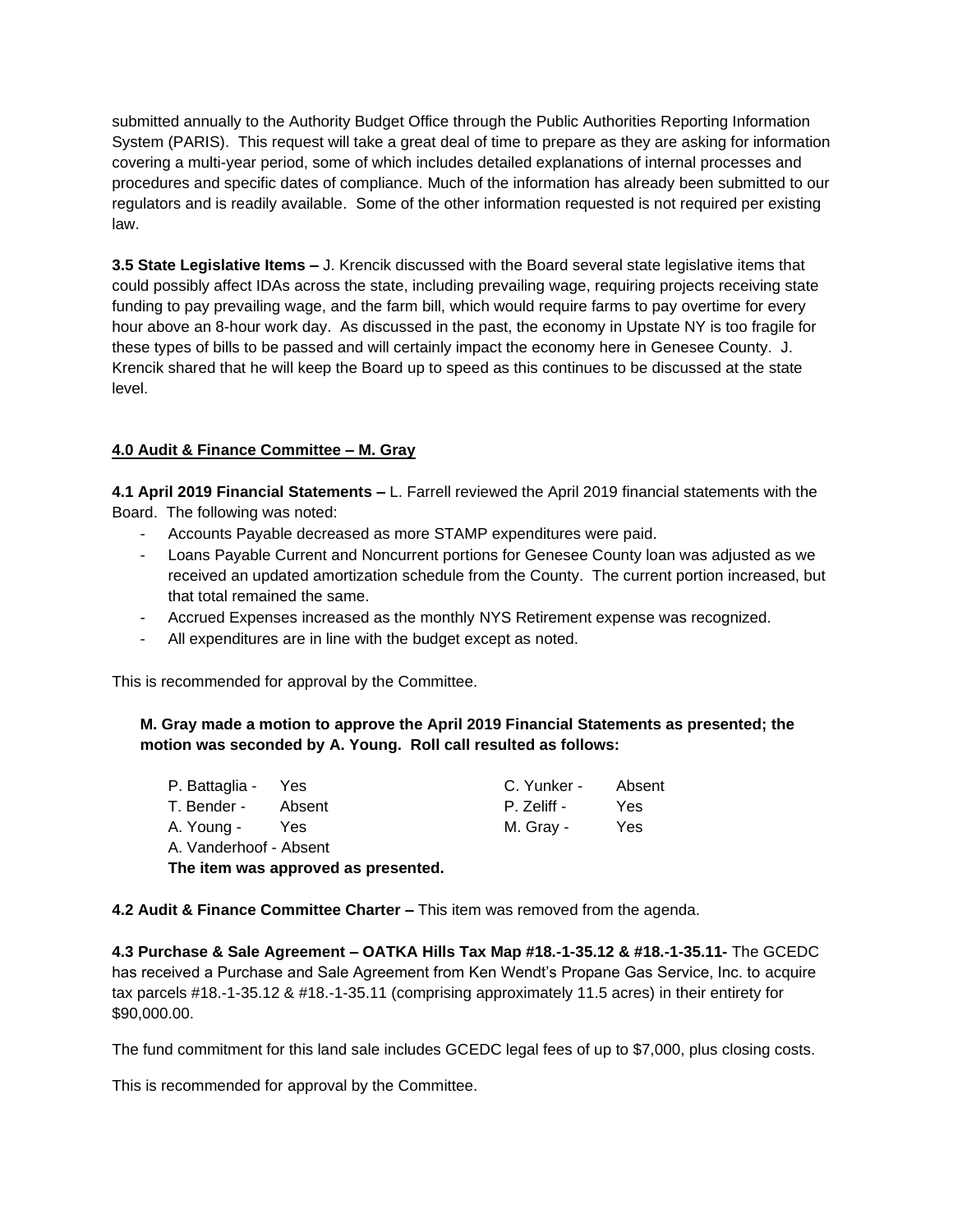#### Resolution No. 06/2019-03

RESOLUTION OF THE GENESEE COUNTY INDUSTRIAL DEVELOPMENT AGENCY D/B/A GENESEE COUNTY ECONOMIC DEVELOPMENT CENTER (THE "AGENCY") AUTHORIZING (i) THE SALE OF CERTAIN AGENCY OWNED REAL PROPERTY TO KEN WENDT'S PROPANE GAS SERVICE, INC., (ii) THE EXECUTION OF A PURCHASE AND SALE AGREEMENT, AND (iii) A DEED, AND RELATED DOCUMENTS IN CONNECTION WITH THE CLOSING OF THE PURCHASE AND SALE OF THE REAL PROPERTY.

**M. Gray made a motion to approve Resolution No. 06/2019-03; the purchase and sale agreement with Ken Wendt's Propane Gas Service, Inc. as presented, with GCEDC legal fees of up to \$7,000, plus closing costs; the motion was seconded by A. Young. Roll call resulted as follows:**

| P. Battaglia - Yes     |                                                                                                                | C. Yunker - | Absent |
|------------------------|----------------------------------------------------------------------------------------------------------------|-------------|--------|
| T. Bender - Absent     |                                                                                                                | P. Zeliff - | Yes    |
| A. Young -             | Yes                                                                                                            | M. Gray -   | Yes    |
| A. Vanderhoof - Absent |                                                                                                                |             |        |
|                        | - The contract contract in the contract of the contract of the contract of the contract of the contract of the |             |        |

**The item was approved as presented.**

## **5.0 Governance & Nominating Committee – C. Yunker**

**5.1 GGLDC Board Member Appointments –** The Committee recommends reappointing P. Battaglia and T. Felton to the GGLDC Board for another 6-year term.

This is recommended for approval by the Committee.

**A. Young made a motion to appoint P. Battaglia and T. Felton to the GGLDC Board; the motion was seconded by P. Zeliff. Roll call resulted as follows:**

| P. Battaglia - Yes                  |        | C. Yunker - | Absent |
|-------------------------------------|--------|-------------|--------|
| T. Bender -                         | Absent | P. Zeliff - | Yes    |
| A. Young -                          | Yes    | M. Gray -   | Yes    |
| A. Vanderhoof - Absent              |        |             |        |
| The item was approved as presented. |        |             |        |

**5.2 Authorized to Request Information Regarding Bank Accounts –** L. Farrell shared that she and P. Kennett are not authorized bank account signers but need authorization to request information regarding the bank accounts.

This is recommended for approval by the Committee.

**A. Young made a motion to approve L. Farrell and P. Kennett as authorized personnel to request information regarding all bank accounts for the GCEDC; the motion was seconded by P. Zeliff. Roll call resulted as follows:**

| P. Battaglia - | Yes    | C. Yunker - | Absent |
|----------------|--------|-------------|--------|
| T. Bender -    | Absent | P. Zeliff - | Yes    |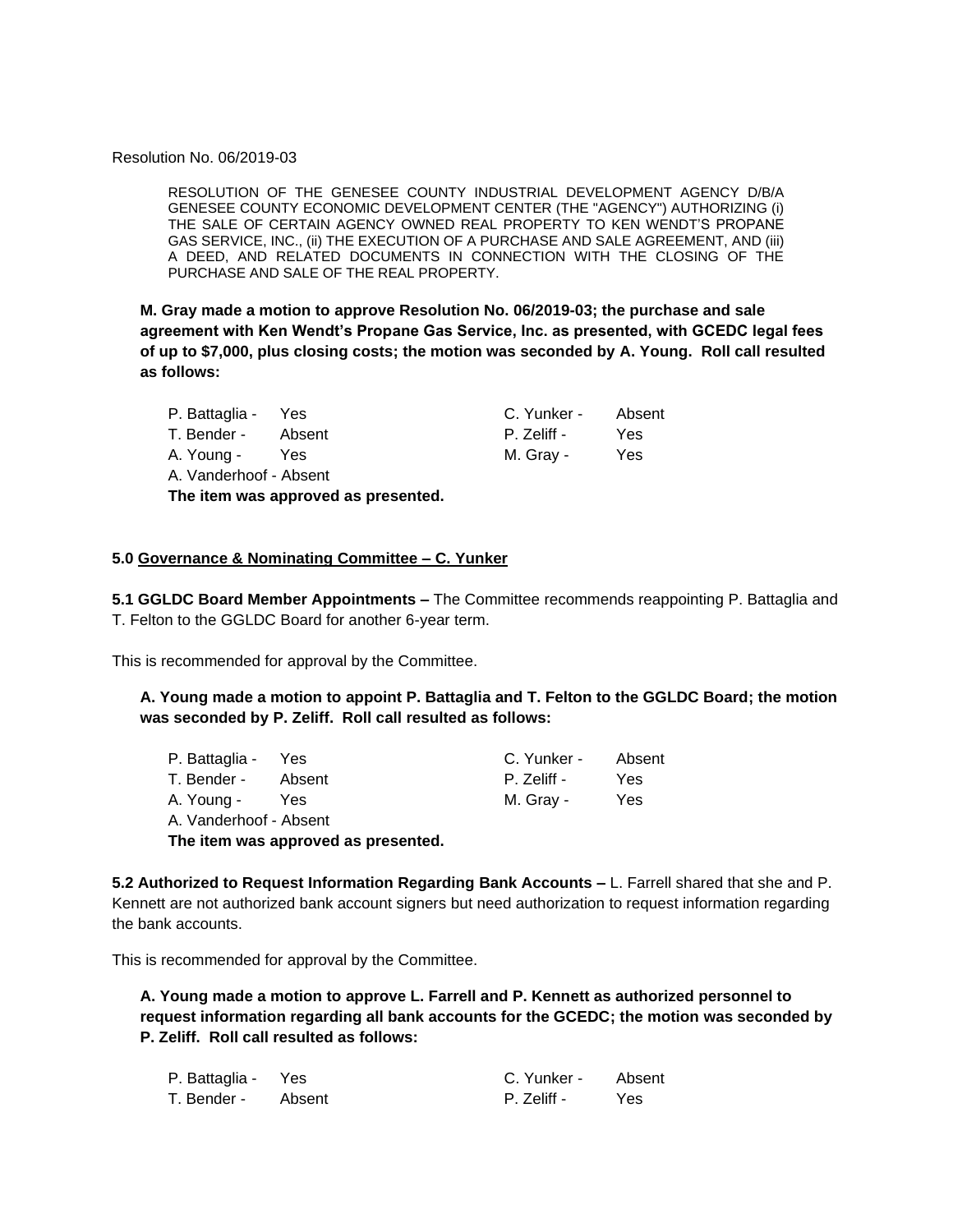A. Young - Yes M. Gray - Yes A. Vanderhoof - Absent **The item was approved as presented.**

**5.3 Authorized Signers of Agreements, Contracts, etc.** - L. Farrell shared that currently the authorized signers of agreements, contracts, etc. are the Chair (per Bylaws), Vice Chair (per Bylaws), President & CEO (Per Bylaws), Sr. VP of Operations and VP of Business Development. No changes are being suggested at this time.

This is recommended for approval by the Committee.

**A. Young made a motion to approve Authorized Signers of Agreements, Contracts, Etc. as presented; the motion was seconded by M. Gray. Roll call resulted as follows:**

| P. Battaglia - Yes                  |        | C. Yunker - Absent |     |  |
|-------------------------------------|--------|--------------------|-----|--|
| T. Bender -                         | Absent | P. Zeliff -        | Yes |  |
| A. Young -                          | Yes    | M. Gray -          | Yes |  |
| A. Vanderhoof - Absent              |        |                    |     |  |
| The item was approved as presented. |        |                    |     |  |

**5.4 Pricing Policy Revision –** The GCEDC has a standard pricing policy that currently is silent to charging fees to transfer or assign a company's PILOT. The suggested language would allow the GCEDC to calculate a fee based on a number of factors such as purchase price of the facility, what the purchaser will use the facility for, the remaining term and savings of the PILOT, and any other pertinent information that the Board feels is necessary. The proposed language for charging a fee is as follows:

"If the company sells their building, the GCEDC must approve the transfer/assignment of the PILOT to the purchaser. The GCEDC will calculate a fee based on a number of factors such as the purchase price of the facility, what the purchaser will use the facility for, the remaining term and savings of the PILOT, and any other pertinent information that the Board feels is necessary. Legal Fees: Legal transaction fees associated with a project will be estimated to each client on a case by case basis."

This is recommended for approval by the Committee.

**A. Young made a motion to approve the revised pricing policy as presented, effective May 2, 2019; the motion was seconded by P. Zeliff. Roll call resulted as follows:**

| P. Battaglia - Yes                  |        | C. Yunker - | Absent |
|-------------------------------------|--------|-------------|--------|
| T. Bender -                         | Absent | P. Zeliff - | Yes    |
| A. Young -                          | Yes    | M. Grav -   | Yes    |
| A. Vanderhoof - Absent              |        |             |        |
| The item was approved as presented. |        |             |        |

**5.5 Officer Appointments -** The current slate of officers is set to expire on June 30<sup>th</sup>. It is suggested to reappoint the current slate of officers, with the notion that vacancies may occur and will be dealt with as they arise. The current slate of officers are as follows: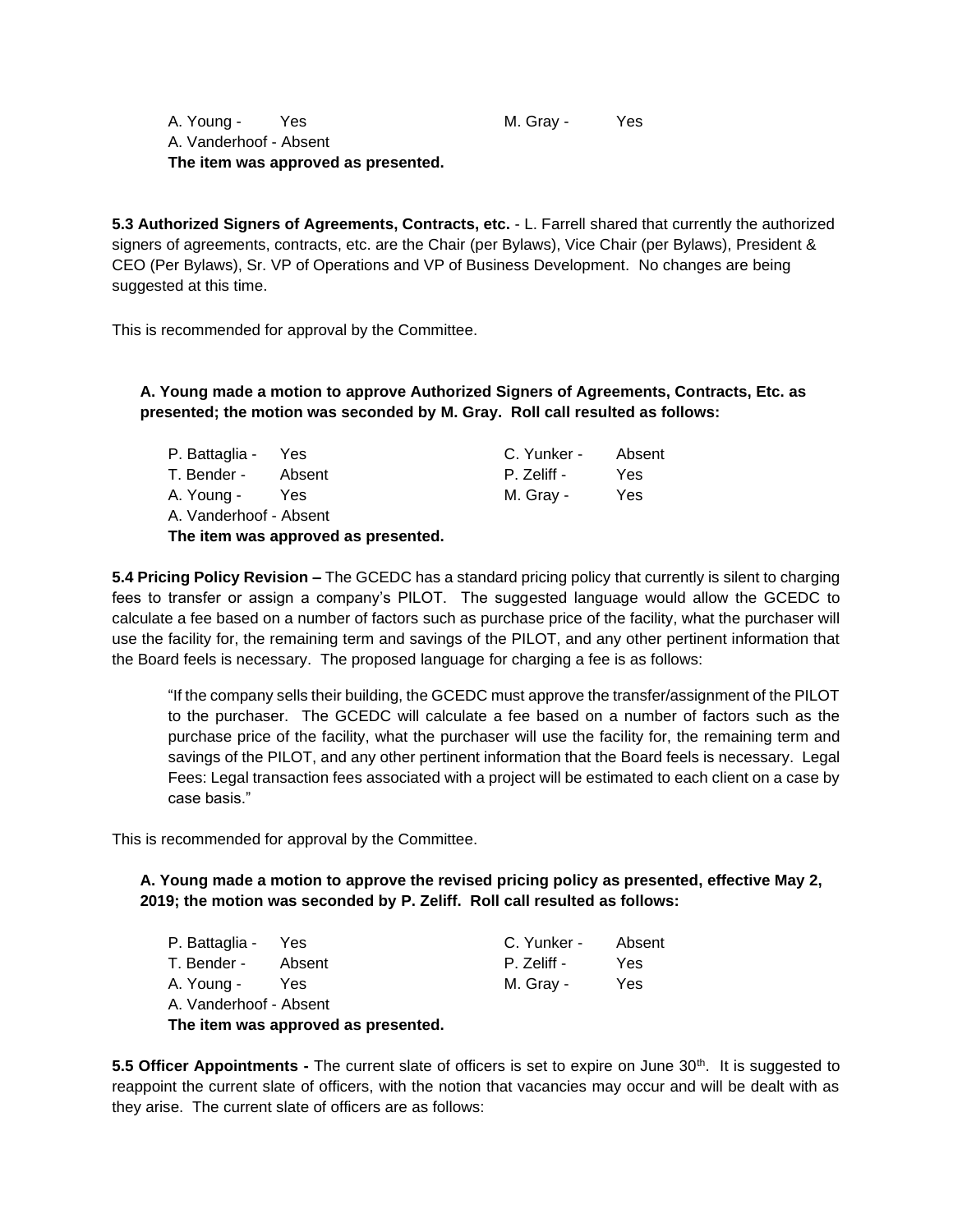Chair - P. Battaglia Vice-Chair - P. Zeliff President/CEO - S. Hyde Treasurer - L. Farrell Secretary - P. Kennett

The appointed officers shall hold office for one year or until their successors are appointed.

This is recommended for approval by the Committee.

# **A. Young made a motion to approve the Office Appointments as presented; the motion was seconded by M. Gray. Roll call resulted as follows:**

| P. Battaglia - Yes                  |     | C. Yunker - Absent |     |
|-------------------------------------|-----|--------------------|-----|
| T. Bender - Absent                  |     | P. Zeliff -        | Yes |
| A. Young -                          | Yes | M. Gray -          | Yes |
| A. Vanderhoof - Absent              |     |                    |     |
| The item was approved as presented. |     |                    |     |

# **6.0 STAMP Committee – P. Zeliff**

**6.1 Purchase Option – Tax Map #6.-1-72.111 –** The GCEDC wants to enter into an option to purchase up to 20 acres of parcel 6.-1-72.111 located just north of the STAMP site. Once the option is signed, the GCEDC will be allowed to complete its due diligence on the site (Phase I environmental, archeological, wetlands, etc.)

The fund commitment for this purchase is \$200,000 (\$10,000/acre) for the land, up to \$7,500 in legal fees, plus closing costs to be covered under the ESD \$33M grant.

This is recommended for approval by the Committee.

Resolution No. 06/2019-04

RESOLUTION (i) TAKING OFFICIAL ACTION TOWARD AND APPROVING THE ACQUISITION FOR ECONOMIC DEVELOPMENT PURPOSES OF APPROXIMATELY 20 ACRES OF REAL PROPERTY WITH THE TAX MAP PARCEL NO. 6.-1-72.111, AND ANY IMPROVEMENTS THEREON LOCATED IN GENESEE COUNTY, NEW YORK AND LOCATED ON LEWISTON ROAD, ALABAMA, NEW YORK (THE "PROPERTY"), (ii) AUTHORIZING THE EXECUTION AND DELIVERY OF AN OPTION CONTRACT FOR THE PURCHASE AND SALE OF REAL PROPERTY AND RELATED DOCUMENTS WITH RESPECT TO THE ACQUISITION OF THE PROPERTY ("CONTRACT"), (iii) AUTHORIZING THE EXPENDITURE OF THE NECESSARY FUNDS OF THE AGENCY WITH RESPECT TO THE ACQUISITION OF THE PROPERTY, AND (iv) AUTHORIZING THE TAKING OF OTHER ACTION IN CONNECTION THEREWITH.

**P. Zeliff made a motion to approve Resolution No. 06/2019-04; the Purchase Option as presented, with costs not to exceed \$200,000 for the land, \$7,500 for legal fees plus closing costs; the motion was seconded by A. Young. Roll call resulted as follows:**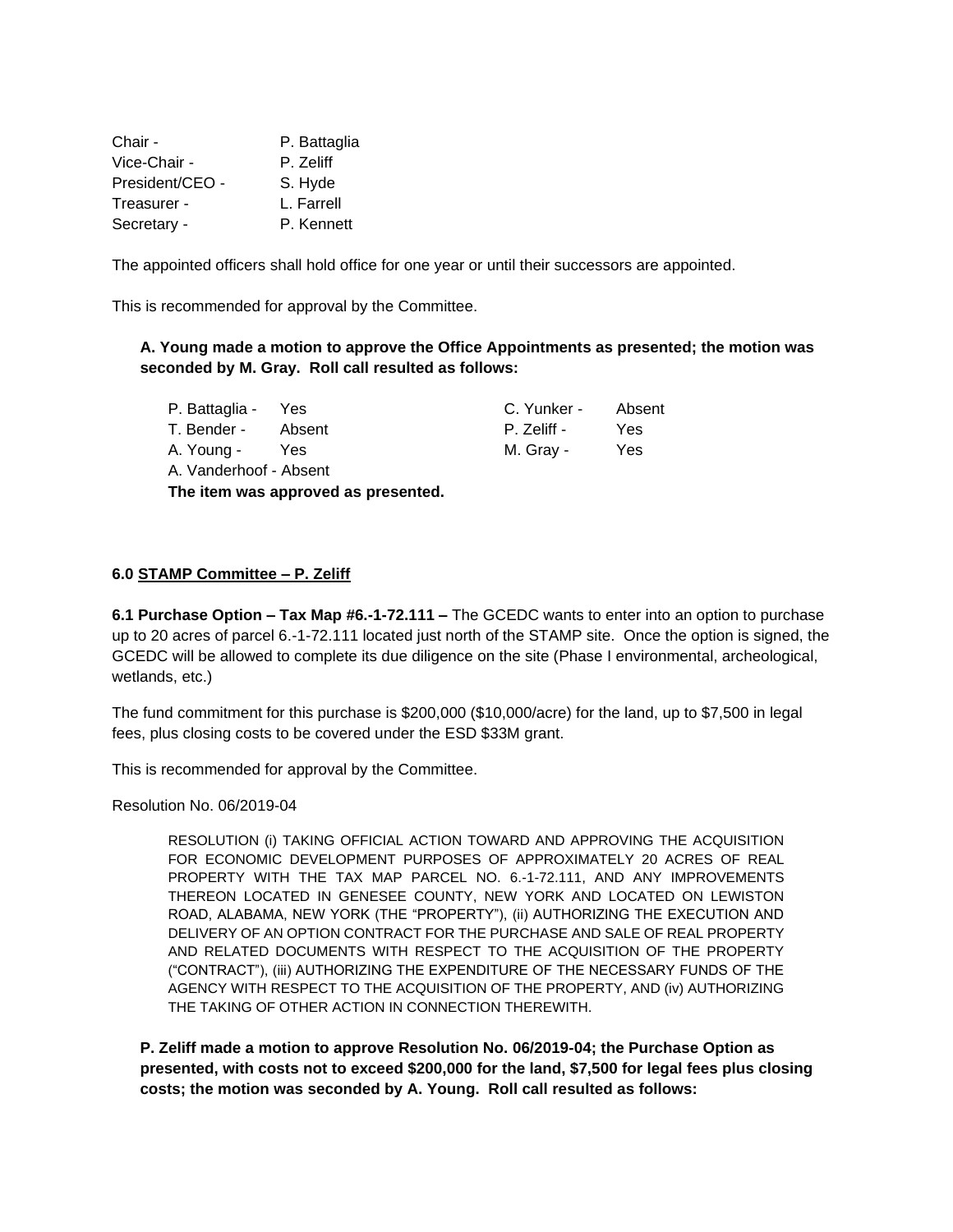| P. Battaglia - Yes                  |     | C. Yunker - | Absent |
|-------------------------------------|-----|-------------|--------|
| T. Bender - Absent                  |     | P. Zeliff - | Yes    |
| A. Young -                          | Yes | M. Gray -   | Yes    |
| A. Vanderhoof - Absent              |     |             |        |
| The item was approved as presented. |     |             |        |

**6.2 Phillips Lytle Electrical Legal Project Support for Substation –** Phillips Lytle has prepared an Additional Scope of Work as a Supplement to their original engagement letter for STAMP related work. The additional scope of work is specifically for project support for the substation/energy infrastructure strategy.

The contract is not to exceed \$20,000 to be covered under the ESD \$8M grant.

This is recommended for approval by the Committee.

**P. Zeliff made a motion to approve a contract with Phillips Lytle, not to exceed \$20,000, for Project Support for Substation/Energy Infrastructure Strategy; the motion was seconded by M. Gray. Roll call resulted as follows:**

| P. Battaglia - Yes                  |     | C. Yunker - | Absent |
|-------------------------------------|-----|-------------|--------|
| T. Bender - Absent                  |     | P. Zeliff - | Yes    |
| A. Young -                          | Yes | M. Gray -   | Yes    |
| A. Vanderhoof - Absent              |     |             |        |
| The item was approved as presented. |     |             |        |

**6.3 Black & Veatch Substation and Transmission Line Engineer Contract -** Black & Veatch has prepared a proposal that will build on the work that they completed previously on the large 345 kV to 115 kV substation to be located at the north end of the STAMP site and connect to the 345 kV bulk transmission power lines. The NYISO has completed their Systems Impact Study (SIS) on the 345 kV lines and the next step is to move into the Facilities Study for the substation. This scope of work will take the current drawings and design to the substation to the 60% level of completion (will need a confirmed tenant and load information to go beyond 60%), as well as provide support and information regarding the Facilities Study.

The contract is not to exceed \$1,430,636 to be covered under the ESD \$8M grant.

This is recommended for approval by the Committee.

**P. Zeliff made a motion to approve a contract with Black & Veatch, not to exceed \$1,430,636, for Substation and Transmission Line Engineering; the motion was seconded by M. Gray. Roll call resulted as follows:**

| P. Battaglia - Yes                  |        | C. Yunker - | Absent |
|-------------------------------------|--------|-------------|--------|
| T. Bender -                         | Absent | P. Zeliff - | Yes    |
| A. Young -                          | Yes    | M. Gray -   | Yes    |
| A. Vanderhoof - Absent              |        |             |        |
| The item was approved as presented. |        |             |        |

**6.4 STAMP Main Entrance Road Name -** The GCEDC staff has come up with the recommendation of naming the main entrance road "STAMP Drive".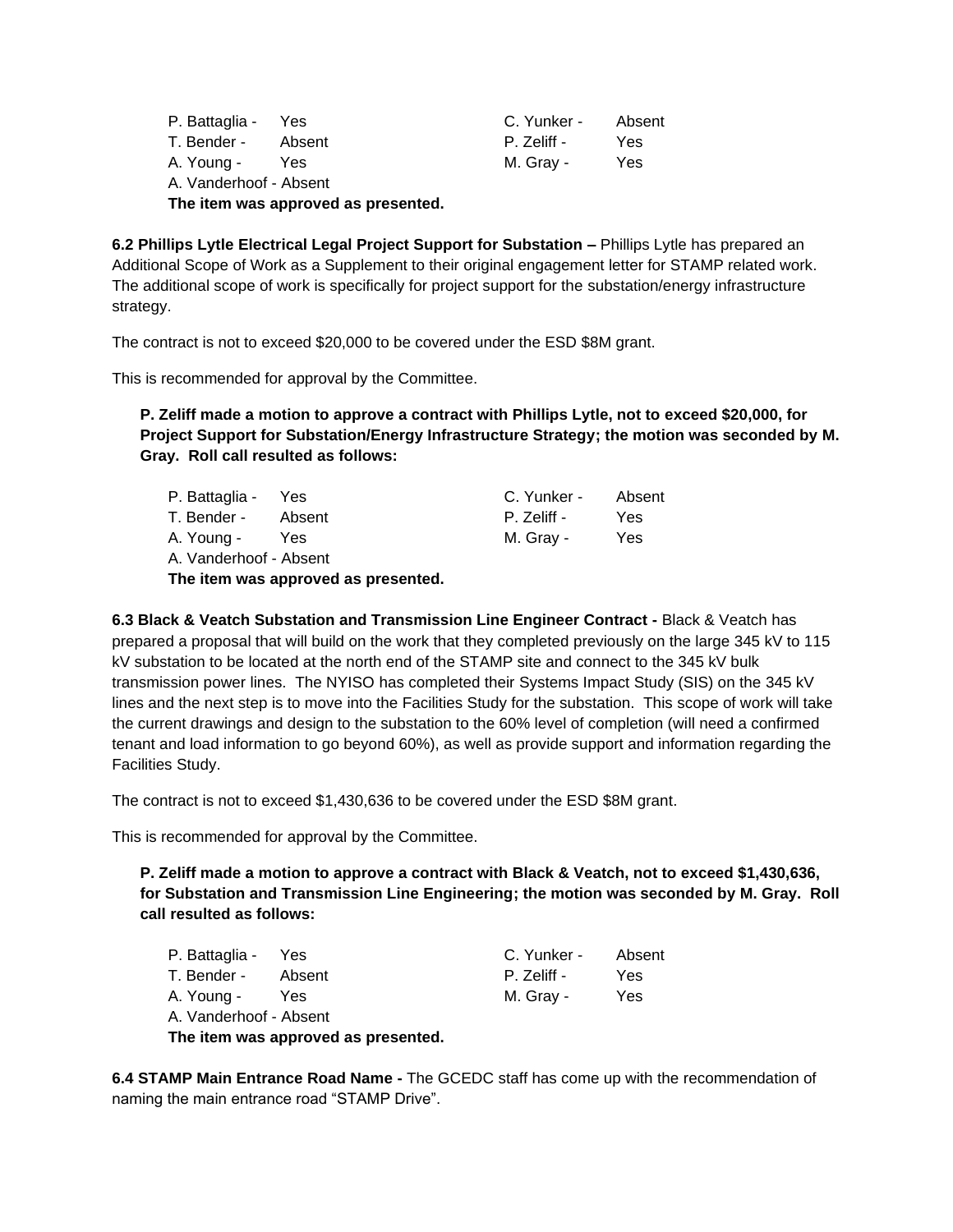This is recommended for approval by the Committee.

# **P. Zeliff made a motion to approve naming the STAMP main entrance "STAMP Drive"; the motion was seconded by M. Gray. Roll call resulted as follows:**

| P. Battaglia - Yes                  |            | C. Yunker - | Absent     |
|-------------------------------------|------------|-------------|------------|
| T. Bender - Absent                  |            | P. Zeliff - | <b>Yes</b> |
| A. Young -                          | <b>Yes</b> | M. Gray -   | <b>Yes</b> |
| A. Vanderhoof - Absent              |            |             |            |
| The item was approved as presented. |            |             |            |

# **7.0 Employment & Compensation Committee – T. Bender**

- **7. Nothing at this time.**
- **8.0 Other Business**
- **8.1 Nothing at this time.**

# **9.0 Adjournment**

As there was no further business, M. Gray made a motion to adjourn at 5:12 p.m., which was seconded by P. Zeliff and passed unanimously.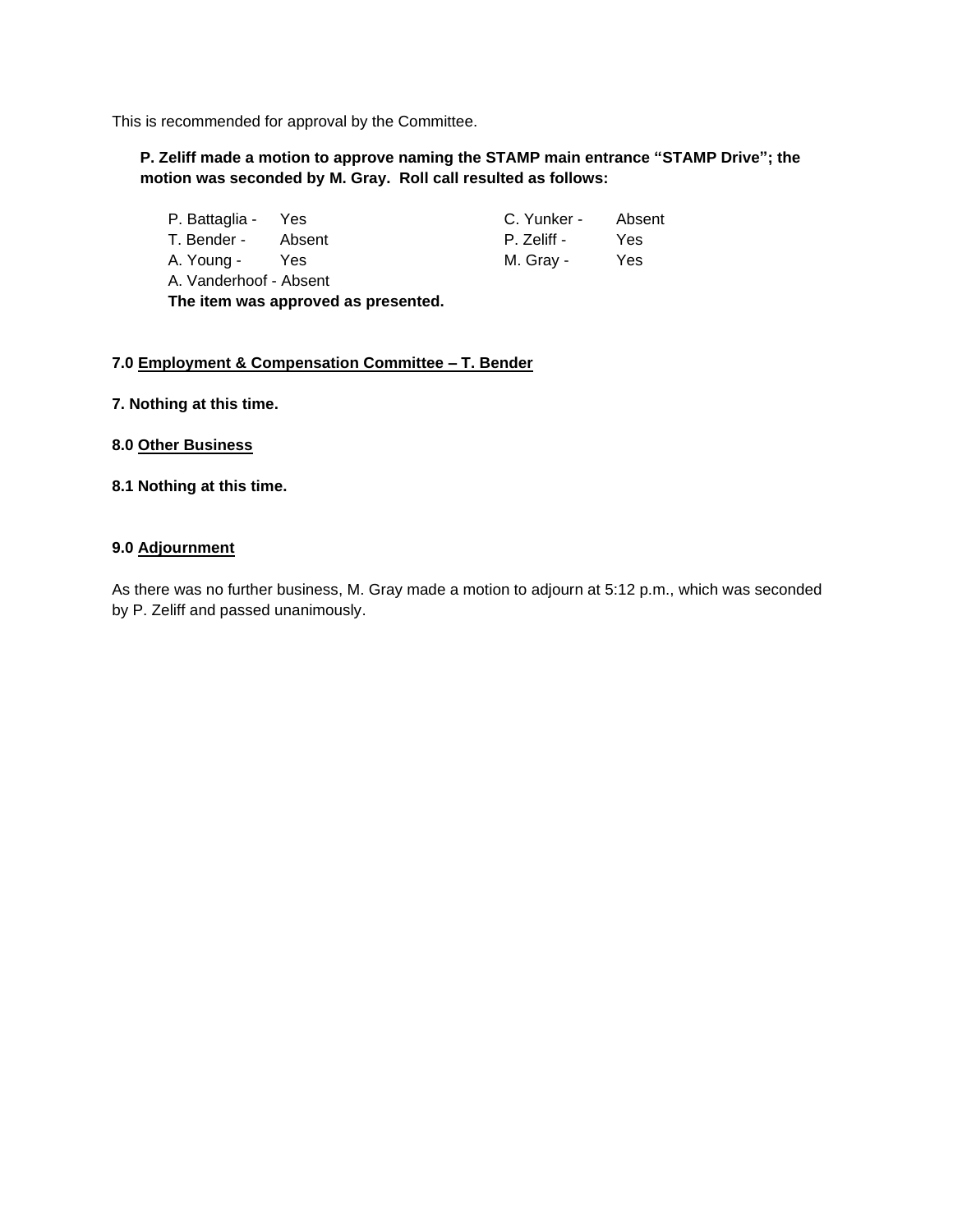**Attachment A**



**Project Name: Mucher & Clark LLC (Cedar Street Sales & Rental)**

**Board Meeting Date: June 6, 2019**

# **STATEMENT OF COMPLIANCE OF PROJECT CRITERIA LISTED IN UNIFORM TAX EXEMPTION POLICY (UTEP)**

# **PROJECT DESCRIPTION:**

Mucher & Clark LLC (Cedar Street Sales & Rental) is seeking to build an extension of its retail store by constructing a 6,000 square-foot warehouse at 52 Cedar Street. Cedar Street Sales & Rental has been in business since 1993 and needs to expand to meet customer demand.

The business is located adjacent to a highly distressed Census Tract in the City of Batavia and is estimated to generate \$28,251.20 into the Batavia Pathway to Prosperity.

Applicant estimates a \$165,000 capital investment, of which \$145,000 is building cost, \$5,000 is land/building engineering/architecture, \$10,000 is taxable equipment and \$5,000 is site work including water, sewer and electric.

This project supports 10 existing jobs and is estimated to create 1 FT and 1 PT with salaries of \$35,000- \$45,000; and generate annual sales tax revenues estimated at \$16,000.

Incentives are based on the 10-year Batavia Pathway to Prosperity Retail PILOT, with first four years at 50%, next five years at 75%, final year at 90%. PILOT based on the incremental increase in assessed value.

Property tax savings valued at \$27,212, Sales tax exemption valued at \$8,160 and a Mortgage Tax Exemption valued at \$1,650 for a total savings of \$37,022.

**Criteria #1 –** The Project pledges to create and/or retain quality, good paying jobs in Genesee County.

**Project details:** The company is creating 1.5 FTE's and retaining 10 FTE's with average salary of \$35,000+.

## **Board Discussion: None.**

**M. Gray made a motion to approve Criteria #1 as presented; the motion was seconded by P. Zeliff. Roll call resulted as follows:**

| P. Battaglia - Yes |      | C. Yunker - | Absent |
|--------------------|------|-------------|--------|
| T. Bender - Absent |      | P. Zeliff - | Yes    |
| A. Young -         | Yes. | M. Gray -   | Yes    |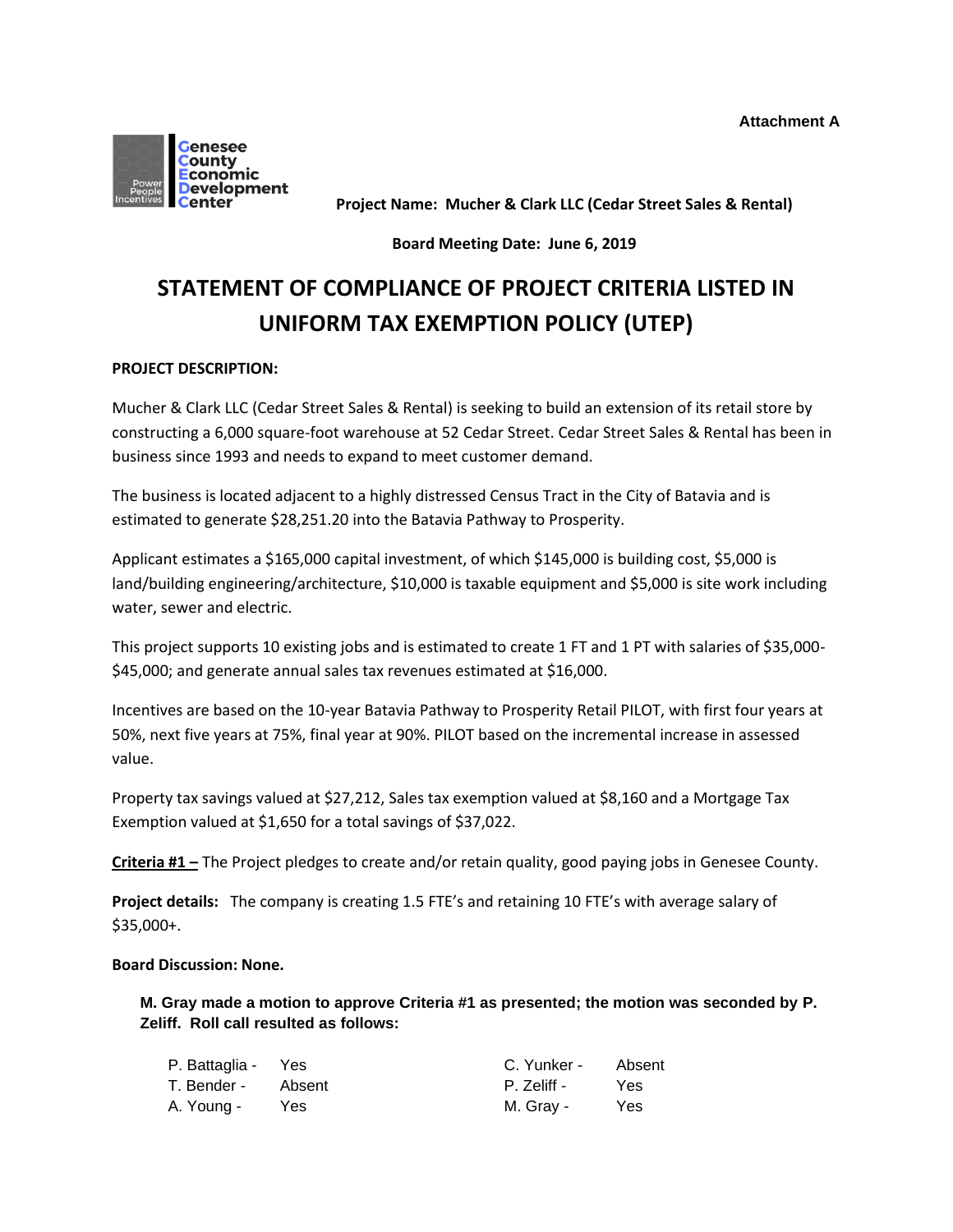# **Attachment A**

A. Vanderhoof - Absent **The item was approved as presented.**

Board Concurrence: **YES** NO If no, state justification:

**Criteria #2-** Completion of the Project will enhance the long-term tax base and/or make a significant capital investment.

Project details: The project will enhance long term tax base and make a total investment of \$165,000 and building a 6,000 sq. ft. warehouse.

# **Board Discussion: None.**

**M. Gray made a motion to approve Criteria #2 as presented; the motion was seconded by P. Zeliff. Roll call resulted as follows:**

|                        | The beam were removed as more control |             |        |
|------------------------|---------------------------------------|-------------|--------|
| A. Vanderhoof - Absent |                                       |             |        |
| A. Young -             | Yes                                   | M. Gray -   | Yes    |
| T. Bender -            | Absent                                | P. Zeliff - | Yes    |
| P. Battaglia - Yes     |                                       | C. Yunker - | Absent |

**The item was approved as presented.**

Board Concurrence: (YES ) NO If no, state justification:

**Criteria #3-** The Project will contribute towards creating a "liveable community" by providing a valuable product or service that is underserved in Genesee County.

**Project details: N/A**

**Board Discussion: None.**

**Board Concurrence: YES NO If no, state justification:**

**Criteria #4:** The Board will review the Agency's Fiscal and Economic Impact analysis of the Project to determine if the Project will have a meaningful and positive impact on Genesee County. This calculation will include the estimated value of any tax exemptions to be provided along with the estimated additional sources of revenue for municipalities and school districts that the proposed project may provide.